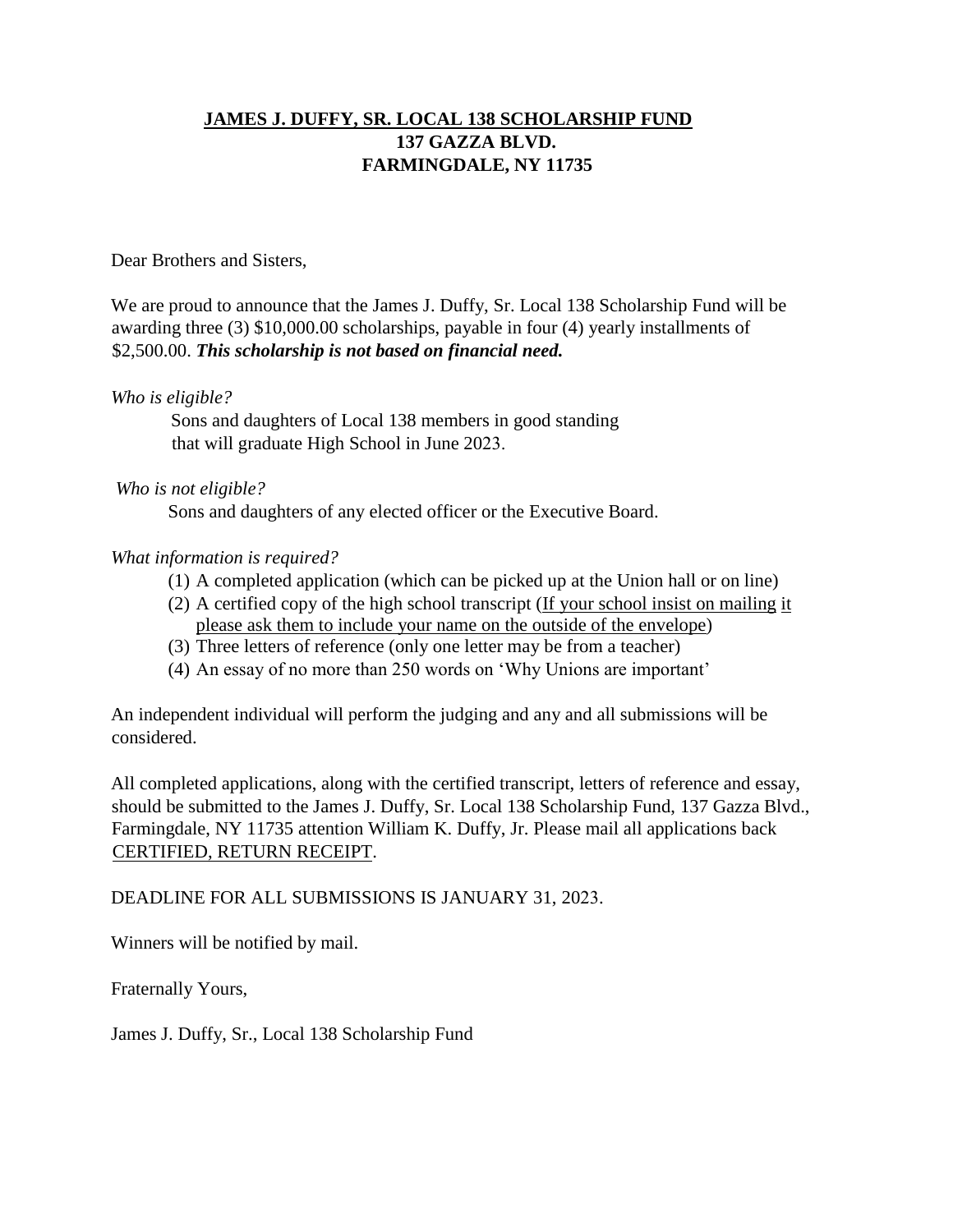## JAMES J. DUFFY, SR., LOCAL 138 SCHOLARSHIP FUND APPLICATON

## PLEASE PRINT OR TYPE ALL INFORMATION

| Member                               | Student                                                       |  |
|--------------------------------------|---------------------------------------------------------------|--|
|                                      |                                                               |  |
|                                      | Soc. Sec. #: $\qquad \qquad$                                  |  |
|                                      |                                                               |  |
|                                      | <u> 1989 - Jan James James, maria al-Amerikaan (h. 1988).</u> |  |
| <b>HIGH SCHOOL INFORMATION:</b>      |                                                               |  |
| School                               | Graduation                                                    |  |
|                                      |                                                               |  |
| School                               |                                                               |  |
|                                      |                                                               |  |
|                                      |                                                               |  |
|                                      |                                                               |  |
| <b>COLLEGE ATTENDING: (OPTIONAL)</b> |                                                               |  |
| College                              | Semester                                                      |  |
|                                      |                                                               |  |
|                                      |                                                               |  |
|                                      | City/State/Zip:                                               |  |